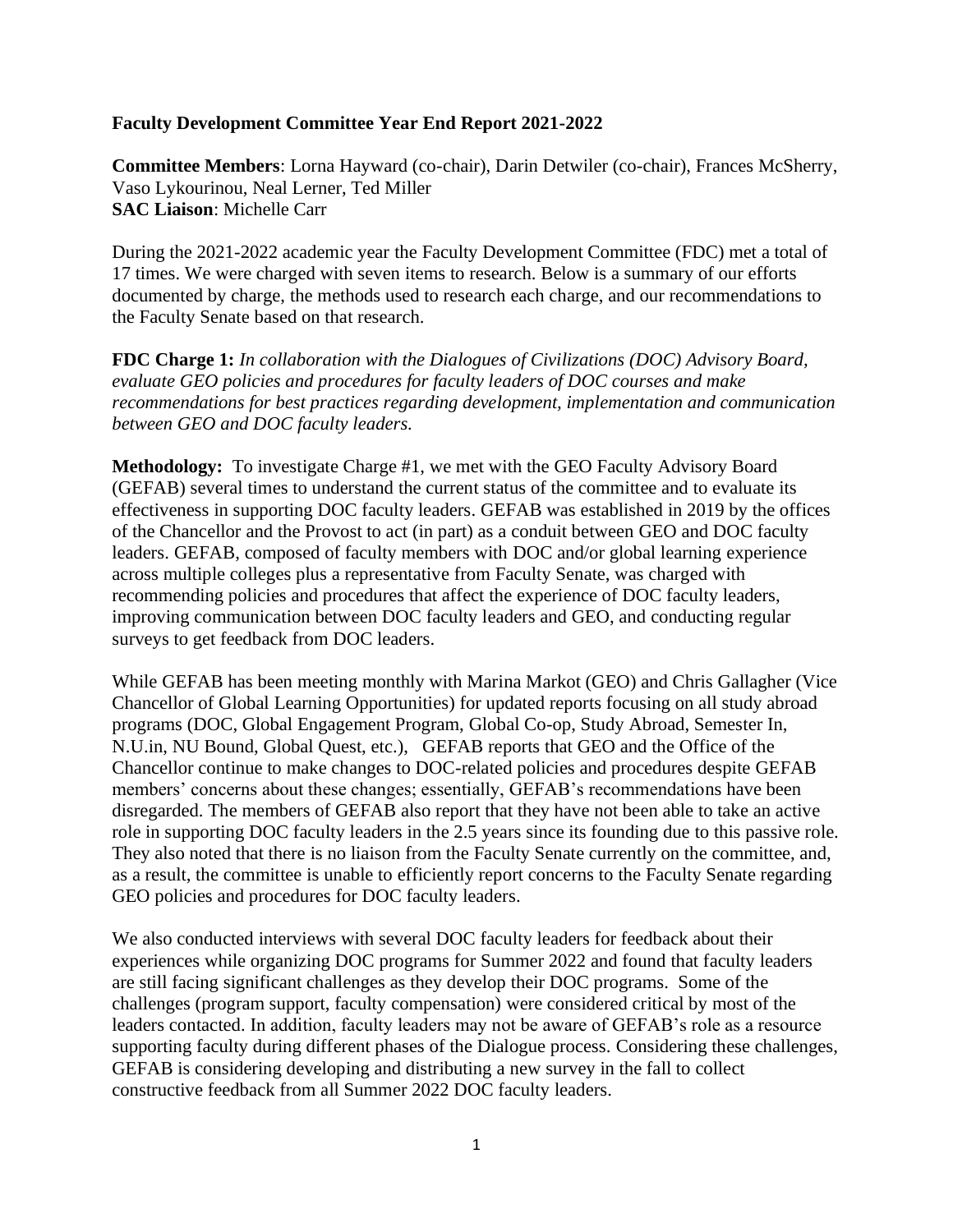**Recommendations:** The FDC recommends that a Faculty Senate liaison be appointed to GEFAB as soon as possible. It is important to keep an effective and efficient line of communication open between GEFAB and the Faculty Senate. We recommend that information about GEFAB (its mission and its representatives) be prominently displayed in the Faculty Led Program Handbook and on the GEO website. We also recommend that GEFAB develop a new DOC Faculty Leader Survey to be distributed in Fall 2022 to gather information and feedback from faculty leaders at the end of the Summer 2022 DOC cycle.

In addition, with the university's growing interest and commitment to national and international experiences, research opportunities, and partnerships, we recommend that next year's FDC continues to work with GEFAB as it reorganizes and redefines its mission to become a more proactive advisory board.

One possibility might be the formation of a new Faculty Senate Standing Committee for Global Programming and Mobility, a Senate-based faculty-only oversight committee which works in parallel with GEFAB to support and promote global learning opportunities and experiences for faculty, students, and staff.

**WHEREAS** the GEO Faculty Advisory Board (GEFAB) was established in 2019 by the offices of the Chancellor and the Provost to act (in part) as a conduit between GEO and DOC faculty leaders. GEFAB, composed of faculty members with DOC and/or global learning experience across multiple colleges plus a representative from Faculty Senate. **BE IT RESOLVED** that a Faculty Senate liaison be appointed to GEFAB by SAC as soon as possible.

**FDC Charge 2:** *Evaluate GEO's progress on development of a sustainable and strategic multiyear plan that supports the needs of our students and faculty, and that addresses the concerns raised in regular surveys of faculty and students.*

**Methodology:** Given that the 2018-19 FDC issues a report on GEO policies and procedures for DOC programs, rather than duplicate that effort, we forward below the recommendations created at that time. We support these recommendations and anticipate that more recommendations will be added to this list after the results of the 2022 DOC Faculty Leader Survey are published. We recommend that next year's FDC investigate whether or not the following recommendations have been implemented.

#### **Recommendations**

1) Developing a sustainable and strategic multi-year plan that takes into account documented trends in student demand over time and supports creating and growing DOC programs in the fields and regions with increasing student demand;

(2) Sharing past student demand for DOC programs with faculty considering development of new DOC programs;

(3) Investing in staff retention and better planning of staff allocation across multiple programs, taking into account documented student demand,·

(4) Examining ways to reduce excessive number of hours that DOC faculty leaders currently have to spend on administrative tasks;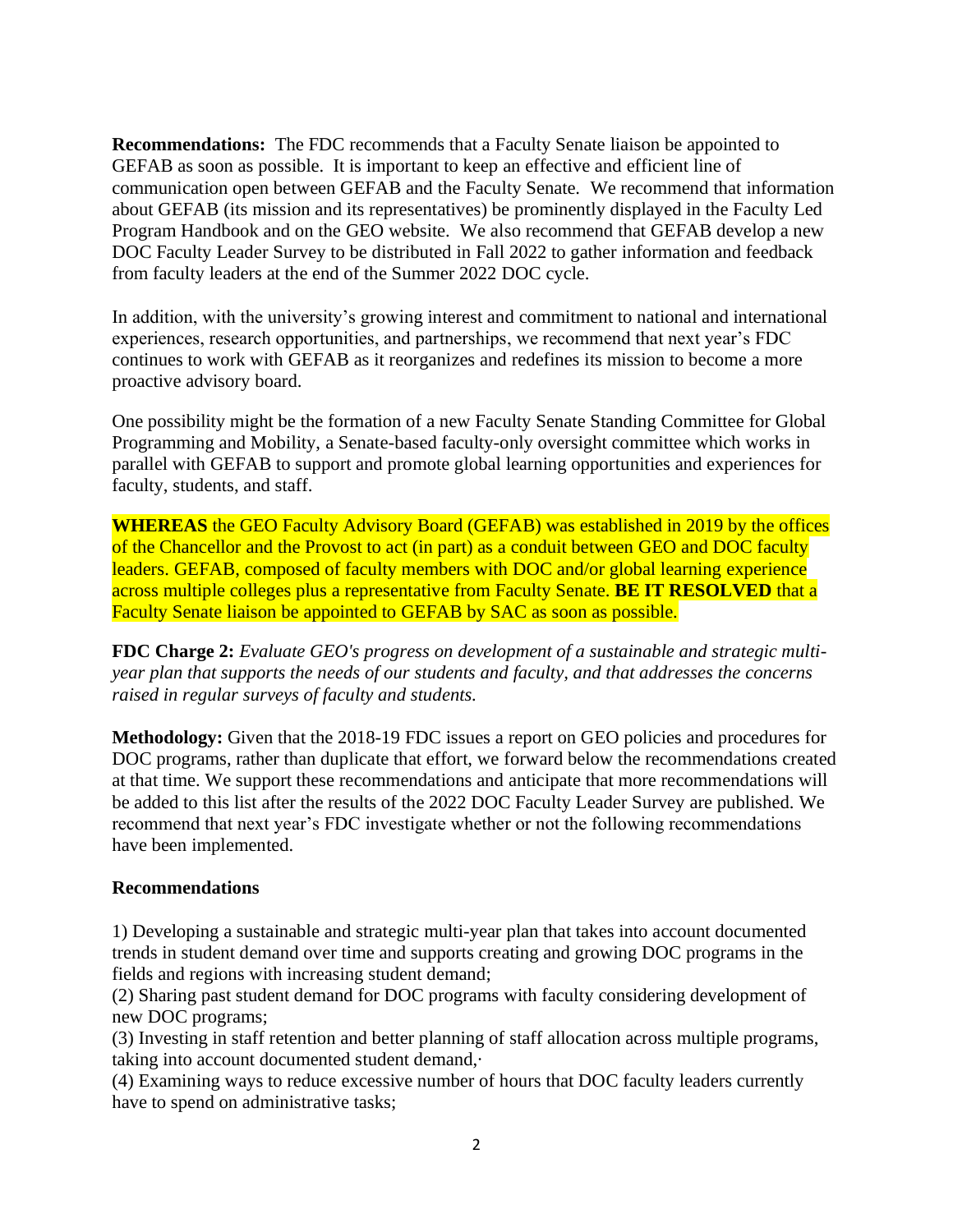(5) Conducting a thorough assessment of the compensation module for DOC-related administrative duties and teaching DOC courses to provide a system of equal and fair pay for all faculty;

(6) Developing a faculty mentorship program to foster relationships between seasoned and new DOC faculty leaders;

(7) Working with colleges to accelerate Phase 2 approval process, to enable earlier DOC fair and program promotions;

(8) Re-establishing the priority application deadline;

(9) Allowing faculty leaders to choose between group and individual international flights for students, based on their DOC program logistics;

(10) Improving effectiveness and appropriateness of student evaluations, by announcing the timeline in advance and allowing faculty to redact false or damaging comments made by students (similar to TRACE practice);

(11) Developing a standardized and transparent procedure for GEO coordinators and staff visiting DOC programs on the ground;

(12) Creating an Outstanding International Teaching award at college and university levels, to celebrate the accomplishments of DOC faculty leaders

(13) That the Global Programming and Mobility Committee, when formed, in collaboration with GEO/GEFAB, or the FDC (or subcommittee of the APC) will examine the aforementioned recommendations and develop a sustainable and strategic multi-year plan that supports the needs of our students and faculty for DOC's next year.

# **FDC Charge 3:** *As the impact of COVID 19 pandemic will extend past one year, review and make recommendations regarding tenure and promotion with the goal to maximize flexibility and transparency.*

**Methodology**: To investigate charge 3, we first checked with Debra Franko in the Provost's office. On their website is the policy related to tenure clock delay due to COVID, which reads: "In light of the coronavirus crisis and likely impact to teaching, research, and service, the Office of the Provost has amended the tenure clock extension policy to be applicable to all tenure-track faculty who were hired before July 1, 2020. A candidate may request to extend their tenure clock by one year any time before July 1 of the year when dossier is due (e.g., if the dossier is due October 1, 2024, the candidate may request an extension any time before July 1, 2024). The candidate's request, with rationale, should be sent via email to [Deb Franko,](mailto:franko@northeastern.edu) Senior Vice Provost for Academic Affairs, with a copy to the candidate's unit head and dean. All submitted requests will be approved. The candidate will receive an approval letter to which the candidate will need to respond and indicate acknowledgment and agreement to the new tenure review date. All interested candidates are advised to contact their associate dean for faculty and/or unit head to discuss their plans well in advance of making the request. Once a tenure extension year is granted, requests to reverse the approval back to the original tenure review year will be accepted only under very exceptional circumstances."

<https://provost.northeastern.edu/covid-19-tenure-extension-requests/>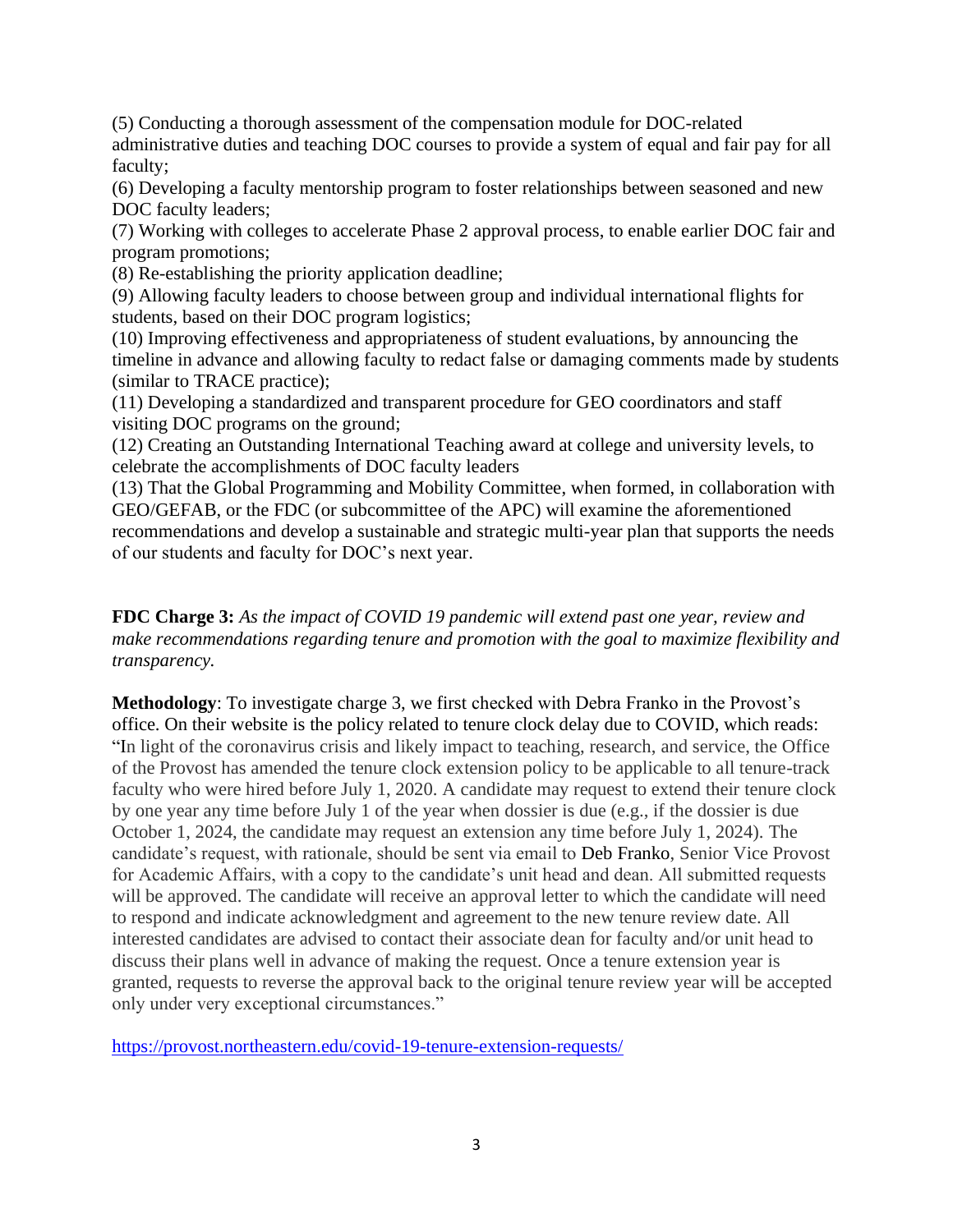There is a standard tenure extension policy for parental teaching relief or other circumstances that can always be applied – these requests get reviewed by the provost's office.

Faculty can take two tenure clock delays during their tenure period.

#### **Recommendations**

• Charge 3—no resolution needed. Policy in still in effect via Deb Franko. In March 2020 the Provost Office offered an opt in or opt out for a 1-year delay for people on the tenure clock. Based on the persistent pandemic, the option to delay or extend a tenure or promote clock should remain as an option. Funding delays, potential decrease in labbased research capacity, access to subjects, access to archives, family concerns, or immunocompromised, travel restrictions, etc. will all have an impact on research productivity.

**FDC charge 4:** *In collaboration with the FTNTTF committee, review promotion criteria for FTNTTF across all colleges and identify areas for standardization (i.e., evaluation of teaching) following the one faculty model.* (This charge was combined with the FTNTT Committee's charge 6 and made a joint report.)

**Methodology:** The committee reviewed the promotion documents from colleges at NU and has had extensive communication about the documents with the FTNTTF committee. The committee noted a wide range in expectations for promotion for FTNTT faculty. Given the inherent differences in practice across disciplines, it may not be feasible, or even desirable, to standardize such expectations. The promotion process usually begins at the unit level, and the emphasis of each criterion necessarily differs. For example, some require evidence of competence in teaching, service, scholarship, and professional practice, while others do not require all of these. Some require external reviewers for FTNTT promotion candidates, while most do not. While teaching performance is an important factor for FTNTT faculty, standardization of teaching evaluation here may also be difficult due to some faculty teaching multiple sections compared to fewer for others, the disparity of teaching to majors vs. non-majors--all of which may influence teaching performance scores. Such differences should be taken into account. In addition, some colleges considered class size in rating teaching. Additionally, there is empirical evidence that teaching evaluations are biased.

However, we did note that some colleges have specific written criteria for promotion to each FTNTT rank (e.g., Bouvé, COS, and DMSB), while others do not.

#### **Recommendations**

In the interest of transparency and convenience, we recommend that every rank of FTNTT faculty have available and accessible the specific criteria for promotion. How each criterion may be achieved should be noted (e.g., teaching: TRACE scores alone, evidence of teaching creativity, self-reflection). Any individual holding one of the ranks who is eligible or becoming eligible for promotion shall be notified of candidacy for promotion by their immediate Dean. For purposes of notifying said eligible faculty, the provost, faculty directors, and other parties shall be involved in ensuring access to available criteria and procedures, including but not limited to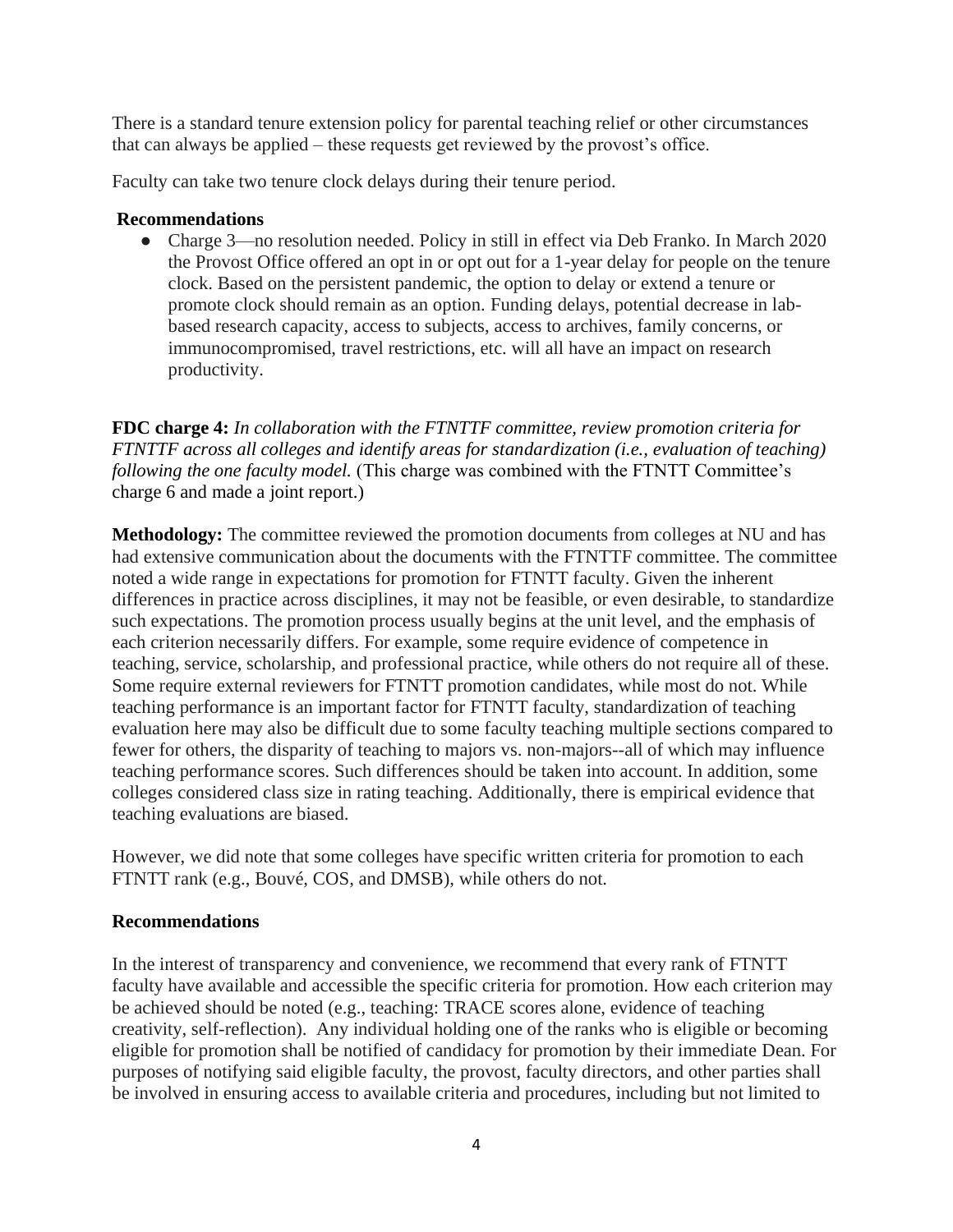the material on the Provost Website, and that such criteria and procedures are clear, transparent, and available to eligible faculty.

# **FDC Charge 5:** *Review Remote work strategy employed during the COVID 19 pandemic and make recommendations regarding efficient and flexible work arrangement options for the future.*

**Methodology**: To investigate Charge 5, we researched the context for the charge which involved: examining the FDC Faculty Survey Results from 2020-21 in regard to faculty comfort with NUFlex hybrid. According to that survey, only 39% of faculty felt comfortable using the technology and raised concerns related to technology support. We note that NU Flex hybrid teaching is different from remote due to extra workload and technological support required. It is, in a sense, teaching two classes simultaneously. We also note that the remote policy was temporary and changed three times since March 2020. Prior to the Fall 2021 term, there was no announcement regarding the submission of remote work requests from the faculty. Faculty were encouraged to return to campus indicating there was no policy for remote work. NU global and mobility aspirations are not reflected in the policy as currently presented. Moving forward, the policy needs to be flexible due to the changing nature of our students, more global nature of society, and continuation of the COVID-19 pandemic.The policy should be based on transparency, convenience, safety, and flexibility (i.e., Less top down, more collaborative).

#### **Recommendations**

# **1.Teaching Colleges/Degree Programs should provide:**

- Specifications of quality that apply to their mission, any required certifications for faculty preparation, legal requirements, and training preparation faculty must engage in deemed essential for flexibility.
- Specific metrics used to decide whether a course can be hybrid, 100% online, or 100% on ground, considering feasibility. (Considering labs, performance in person, and accreditation requirements, for example.)
- Explicitly formulated guidelines denoting a range of % of online teaching, a minimum of days per week, or semesters faculty could choose to deliver instruction online and/or blend it with in person, as needed.
- Additional guidance related to experiential education (clinical, coop, local, global).
- These recommendations will provide an essential pathway to decentralize the top down and unclear process by which faculty structured their courses during the pandemic. Flexibility is needed to support faculty creativity while recognizing their needs as human beings and professionals, acknowledging the presence of high levels of stress, burn out, and a sense of hopelessness.
- Flexibility needs within policy:
	- a. Use Canvas and NUFlex during snow days, faculty travel, illness, and for issues related to family stability.
	- b. Faculty office hours on Zoom—drop in more convenient, or by appointment in person.

# **2. Research and Scholarship**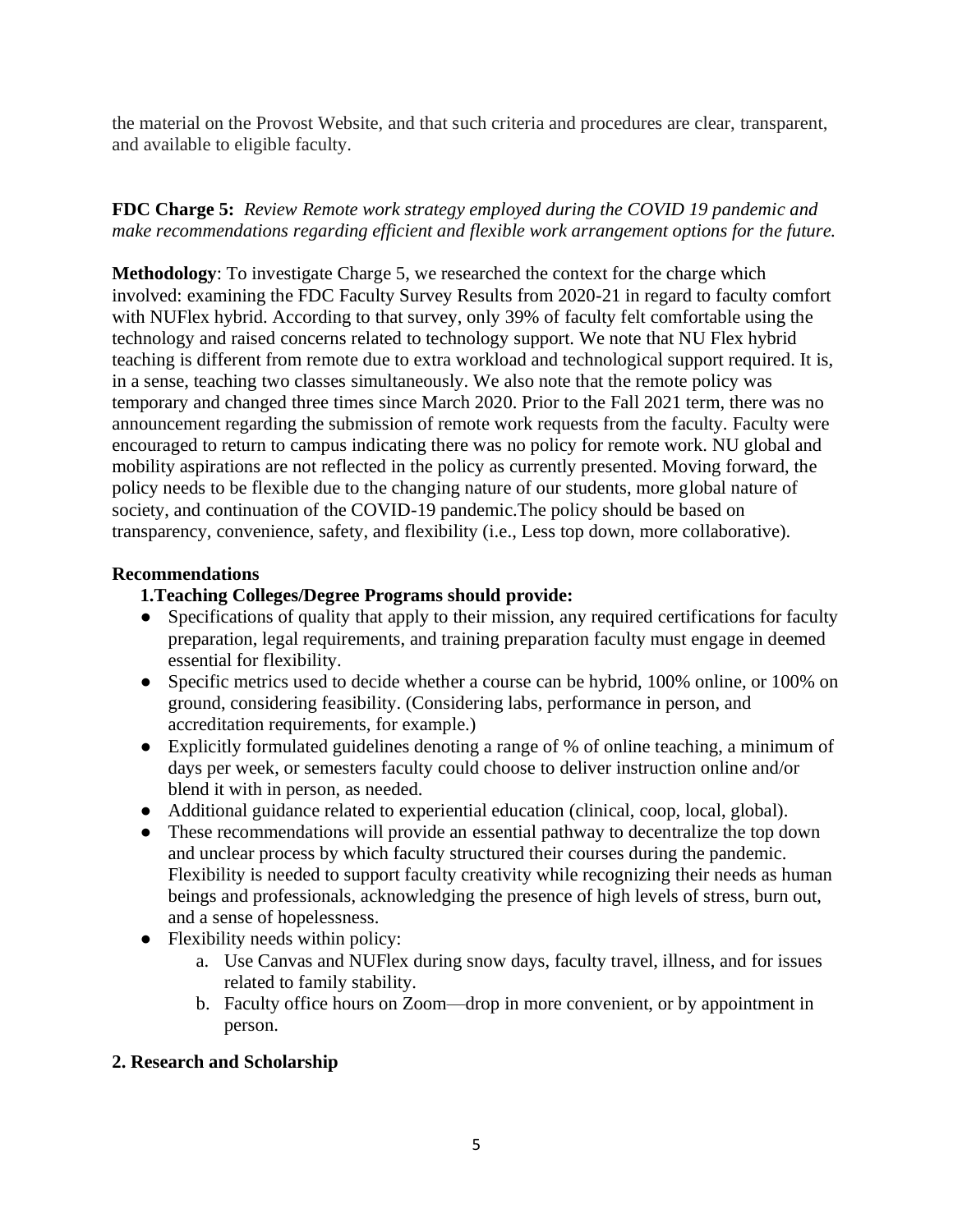- Allow flexibility in faculty handling of research duties with regular remote days as each faculty member decides best how to accommodate research teams meetings and laboratory work.
- Tenure clock considerations should continue due to persistent COVID 19 pandemic.
- Increased NURes infrastructure to support cross disciplinary mentoring, networking, grant submissions, and post award—all of which are more important during pandemic conditions.

# **3. Service**

- **Service** metrics must reflect the effort faculty engaged in during the pandemic. Increased service engagement should be accounted for in promotion dossiers and annual merit reports/workload policy.
- Move administrative staff and other committee meetings to remote mode, when possible, to decrease the volume of face-to-face meetings on campus, reduce carbon footprint, and create flexibility and greater inclusion for meetings.
- Evaluate in person engagement with community partners (local and global) depending on the population served—children, adults, immunocompromised--due to safety concerns.

**FDC Charge#6**: *In Collaboration with the APC evaluate what student evaluations of teaching (SETs) are being used other than or in addition to TRACE across the University to evaluate teaching and learning for common categories of classes, including lecture, online, hybrid/remote, labs, popups and DOCs (Senate resolution #19, 3/18/20), and make recommendations regarding which of these SETs should be adopted university wide, and/or additional or alternative SETs that may be used. Include the inclusivity of learning environment recommendations from SGA (Senate resolution #13, 3/18/20).*

**Methodology**: To investigate this charge we reached out to the APC committee (Chair Connie Lorette) in early February and joined one of their meetings to discuss the committee's feedback regarding this common charge given to both committees (APC charge#5 and FDC charge #6). The APC committee shared with us the summary report from the SAC Faculty Survey (Fall 2021) with questions explicitly relating to charge#7 in the following sections: Q 4.8 "what other types of SETs are being used in your department/unit in conjunction with TRACE) and Q 4.9 "Do other types of SET capture aspects of your teaching that are not captured in TRACE?

A large number of open responses in Q 4.8 mentioned the following alternative methods used by faculty to obtain feedback on teaching: a) peer evaluations by faculty in similar cohorts or dept heads b) use of dept evaluation surveys c) CATL personnel d) student reflections in various points in the semester prepared by faculty themselves or using Dept outcomes including questions closely related to learning goals of the course and questions relating to specific aspects of the course design or assignments and assessment. Many faculty mentioned the use of alternative surveys and feedback forms throughout the semester (including informal midterm feedback) with questions prompting more student reflection regarding their involvement with specific course content as well as feedback on how to improve specific content/aspects of the course.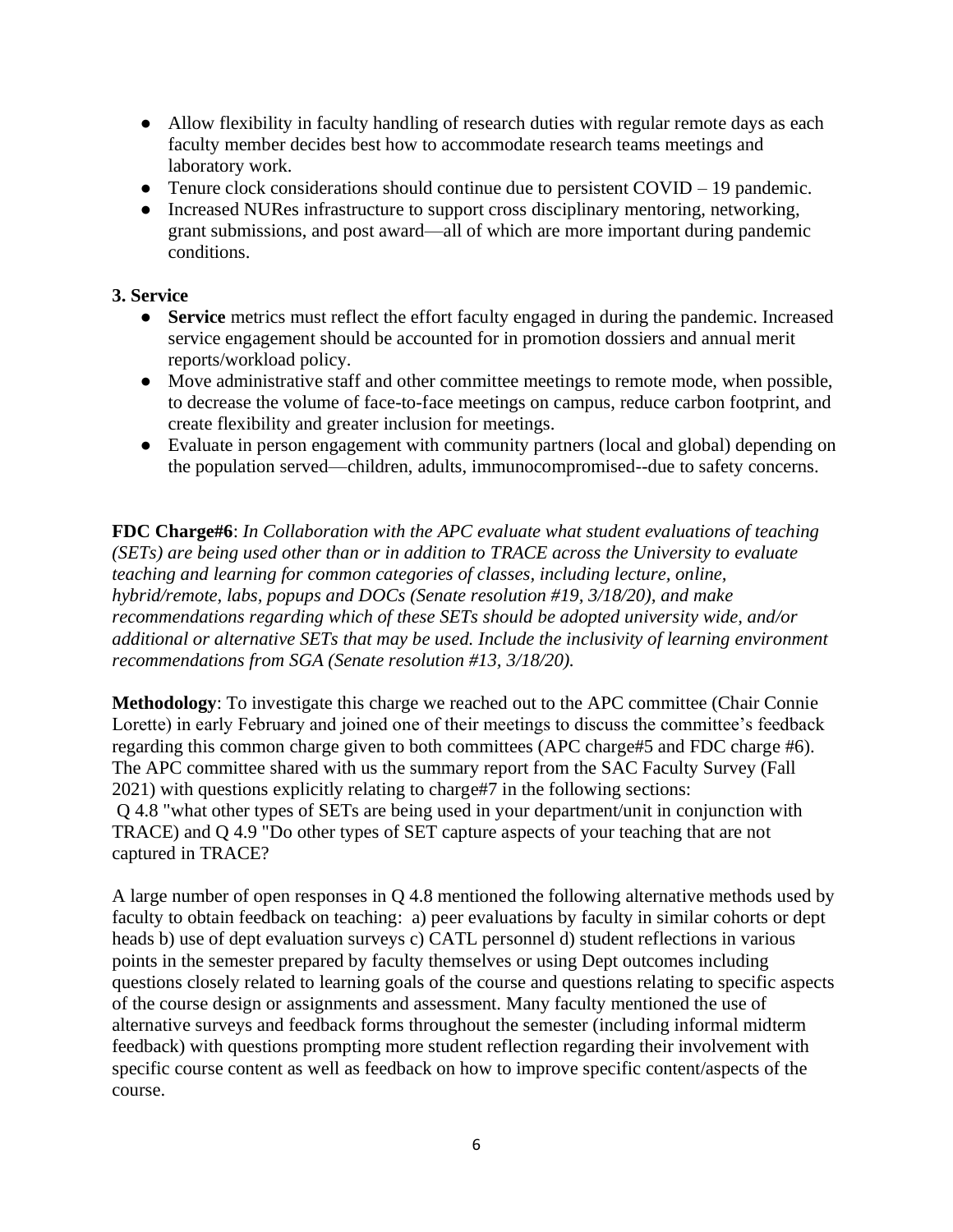A large number of faculty (>60%) in Q 4.9 reported that TRACE was the only method used to capture aspects of their teaching and the remaining surveyed faculty mentioned other forms such as peer evaluations and a variety of other methods summarized above. The outcome of Q 4.9 suggests that the majority of the faculty are evaluated in their teaching role solely by the TRACE evaluation surveys at the end of the semester.

Many faculty expressed concern in the open feedback of these questions (as well as related questions Q 4.4-4.6) pointing out that TRACE design is not structured for such granular feedback/reflection as other methods used and summarized above and the rating scale is subjective as well as more geared to measure customer satisfaction. Moreover, many pointed to strong biases and subjectivity in the rating by students especially in the first-year courses and expressed concern of the strong influence of this student-based SET as the single method of rating used almost exclusively in all aspects of faculty evaluation: Merit, Promotion and Retention despite the strong shortcomings expressed in the survey, including the new additions to the TRACE survey (Q 4.3-4.4).

**Recommendations:** If the TRACE survey remains in its current form, it is recommended that other forms of teaching evaluations are incorporated in course and faculty evaluations such as peer evaluations, reflections by faculty and students prompting more granular feedback related to course and student learning goals. Such methods should be equally considered in conjunction with the TRACE surveys. Faculty (and unit heads) can get more feedback on alternative surveys used informally (such as midterm evaluations, reflections and surveys matching course and unit learning goals) as t with student latter can provide additional insight into course design and delivery from faculty observer (peer evaluation) as well as an opportunity to include an overview of the course environment, goals, and outcomes both from the faculty and the student. Such considerations will promote a growth approach to course evaluation and its use.

*FDC Charge #7: Evaluate mentorship structures across colleges and make recommendations regarding university wide mentoring processes, with specific reference to the identification of multiple mentors and the development of diverse mentoring networks.*

**Methodology**: To investigate Charge #7, we first queried NU's ADVANCE Office to get an idea of mentoring activities university wide (see last item in table below). We then queried each college's Associate Dean for Faculty (or equivalent) for descriptions of mentoring activities by college. As shown in the table below, those activities vary from quite fully developed at the college level to largely focused on department or unit level efforts (e.g., COE and COS). We also note that almost all colleges describe mentoring support for both tenure-track faculty and nontenure-track faculty though those efforts vary considerably. We present these results by college in the table below.

**Recommendations**: We recommend that the ADVANCE office play a more active role in reviewing and giving feedback on college-level mentoring efforts, given their expertise on the topic. Several Associate Deans indicated being eager to develop more mentoring efforts, particularly for non-tenure-track faculty, and would benefit from a more structured planning and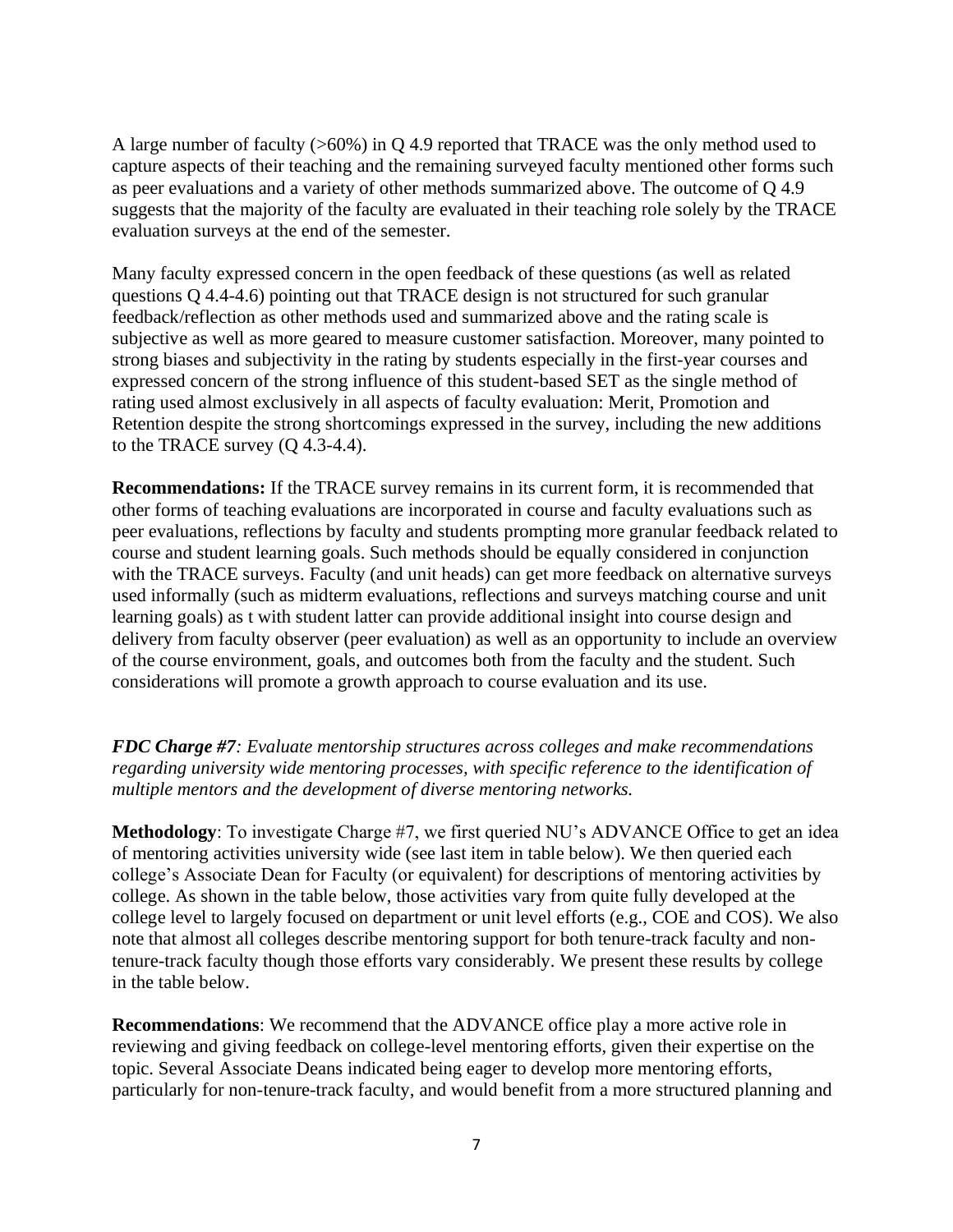implementation process. We particularly want to note Khoury College's mentoring efforts as a model for the other colleges to follow when it comes to attention to both tenure-stream and nontenure stream faculty. Based on the presence and potential variability of department or unit-level mentoring efforts, we also recommend that next year's FDC be charged with collecting data through unit heads on those efforts.

# **BE IT RESOLVED that the Provost Office through ADVANCE take a more active role in advising, assessing, and supporting mentoring efforts in the colleges and in the units within the colleges.**

| College/Assoc      | <b>Description</b>                                                                                                                                |
|--------------------|---------------------------------------------------------------------------------------------------------------------------------------------------|
| <b>Dean</b>        |                                                                                                                                                   |
| <b>Bouve</b>       | Unit heads are expected to establish mentoring teams within one month of                                                                          |
| (Margarita DiVall) | the faculty member's appointment and report these to the Associate Dean                                                                           |
|                    | for Faculty Affairs. Mentors should be provided to all new full-time faculty                                                                      |
|                    | including those hired at higher ranks, whether they are clinical, teaching,                                                                       |
|                    | tenure-track, or research professors. Faculty who have gone through tenure                                                                        |
|                    | and promotion at NU can also request a mentor, and this can be handled on                                                                         |
|                    | a case-by-case basis. (see attached guidelines for details)                                                                                       |
|                    | In addition to this guidance the college has a faculty development and                                                                            |
|                    | recognition committee which provides input in faculty development needs                                                                           |
|                    | and programming. Gene Tunik (our Associate Dean for Research and                                                                                  |
|                    | Innovation) and I also run a monthly group mentorship program focused on                                                                          |
|                    | research for our TT faculty but we also incorporate sessions of interest for                                                                      |
|                    | all faculty.                                                                                                                                      |
| <b>CAMD</b>        | In CAMD, all tenure-track faculty are assigned a mentor through the tenure                                                                        |
| (Matthew           | process. The Associate Dean of Faculty works with unit heads each year to                                                                         |
| McDonald)          | assure that new faculty are assigned mentors and existing assignments are                                                                         |
|                    | working. Each unit has workload documents that recognize faculty                                                                                  |
|                    | mentoring as a form of service. We are currently looking at developing<br>more formal mentor structures for our NTT faculty, who increasingly are |
|                    | seeking promotion, and our associate professors, who have expressed a need                                                                        |
|                    | for mentorship as they navigate the pathway to full professorship. I think                                                                        |
|                    | additional programs for these two groups would be welcome.                                                                                        |
| <b>COE</b>         | Every department does it differently:                                                                                                             |
|                    | (Sandra Shefelbine) MIE uses a mentor committee (Career Development Committee) of 3                                                               |
|                    | tenured faculty assigned to each assistant professor. The committee meets                                                                         |
|                    | every semester with the assistant prof (or as needed). The chair of the                                                                           |
|                    | committee writes the annual tenure letter in collaboration with the rest of                                                                       |
|                    | the committee. This results in regular, formal feedback. The letter is                                                                            |
|                    | approved by the tenure committee each year (all tenured faculty).                                                                                 |

#### **Table Mentoring Efforts by College**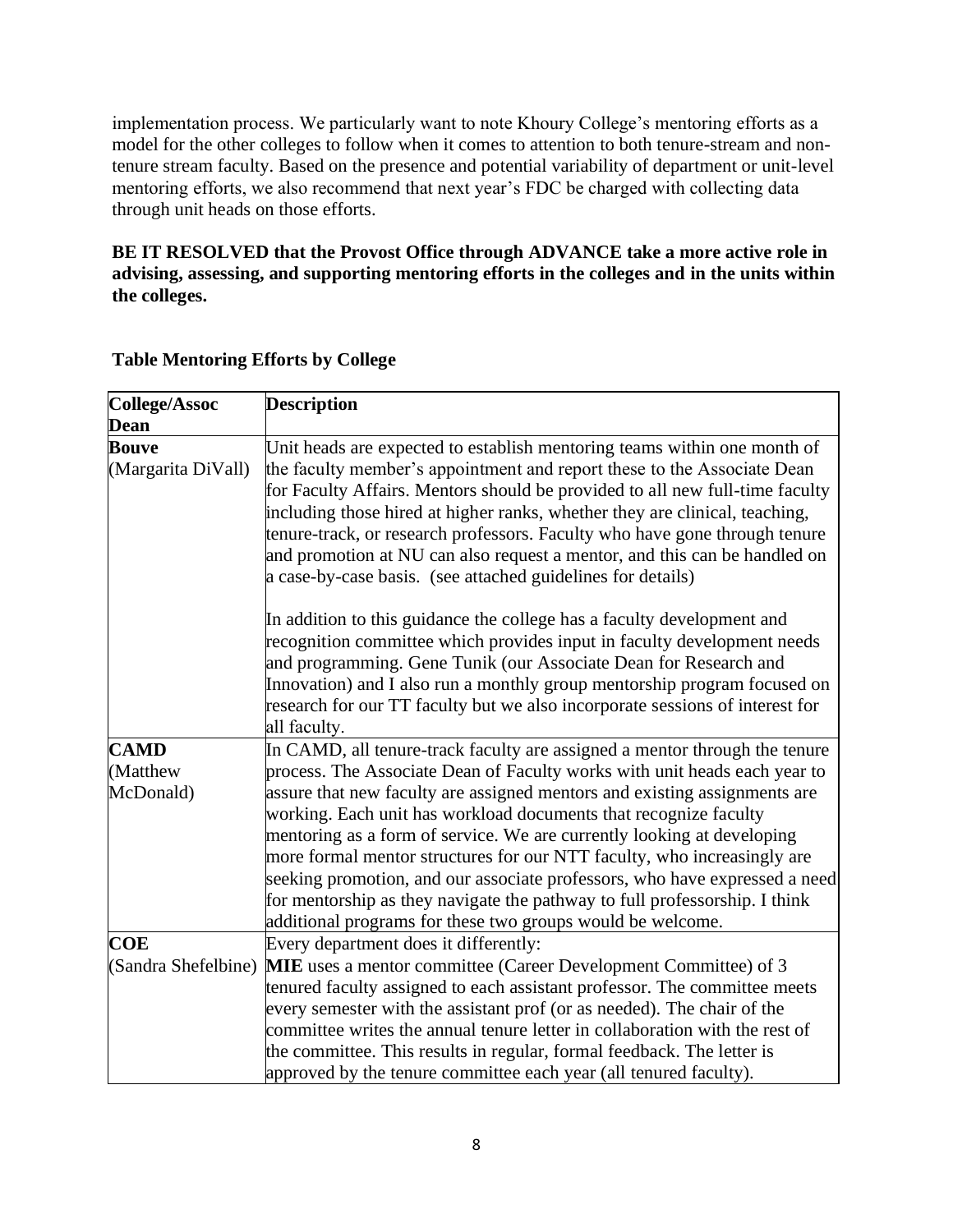|                   | <b>BioE</b> assigns each assistant prof a single faculty mentor. Most assistant  |
|-------------------|----------------------------------------------------------------------------------|
|                   | profs do not know who their mentor is and have not met with them. Most           |
|                   | tenured faculty don't know who their mentees are. For the tenure letter, the     |
|                   | assistant prof picks 3 tenured people and presents their case. Typically         |
|                   | different people each year. One of those 3 people writes the annual tenure       |
|                   |                                                                                  |
|                   | letter and it is approved by the others. Because it is a very young              |
|                   | department, there is a lot of informal mentoring going on as well.               |
|                   | $\bf CEE$ – formal assigned two mentors meet 2x per year                         |
|                   | <b>ChemE</b> – assigned a research mentor and a teaching mentor. Meet $1-2x$ per |
|                   | year.                                                                            |
|                   | $\textbf{ECE}$ – assigned mentors and mentees meet monthly.                      |
| <b>COS</b>        | For now, the College does not have college-wide structure, guidelines, or        |
| (Oyinda Oyelaran) | policies on faculty mentoring, and policies and practices vary across            |
|                   | departments.                                                                     |
| <b>CPS</b>        | CPS Faculty participate in the ADVANCE Mentoring                                 |
| (Joe Griffin)     | circles                                                                          |
|                   | GSE (Grad School of Education) Joe McNabb has extensive                          |
|                   | mentoring circles in EdD for advising, each DIP faculty member has               |
|                   | a small cohort of advisors who meet regularly on their work                      |
|                   | The FDSC (Faculty Development and Support Committee)                             |
|                   |                                                                                  |
|                   | Promotions sub-committee is hosting sessions to support faculty re.              |
|                   | pursuing promotions, but not formal ongoing mentorship                           |
|                   | The FDSC Faculty Development Models and Opportunities                            |
|                   | sub-committee is hosting a series of support sessions on various                 |
|                   | topics but, again, not formal ongoing mentorship.                                |
| <b>CSSH</b>       | Each new faculty mentor has a mentoring team. This includes more than            |
| (Mai'a Cross)     | one mentor in the person's home department as well as at least one mentor        |
|                   | from each department in which there is a joint appointment. (see attached        |
|                   | guidelines)                                                                      |
| <b>DMSB</b>       | Each Group in the DMSB has a formal mentoring committee. The relevant            |
| (Olubunmi Faleye) | portion of our Faculty Handbook is reproduced below:                             |
|                   |                                                                                  |
|                   | <b>Group Mentoring Committee</b>                                                 |
|                   | <b>Charter:</b> The Mentoring Committee in each group will designate one or      |
|                   | more members to act as a link to each tenure-track faculty member in the         |
|                   |                                                                                  |
|                   | group. Committee members will communicate regularly with their                   |
|                   | designated tenure-track faculty member(s) to measure their progress,             |
|                   | circumstances, and needs. The committee will meet formally at least one          |
|                   | time per academic year, although they may meet more frequently as needed.        |
|                   | At these meetings they will assess progress and formulate and convey             |
|                   | recommendations for potential actions or changes in the tenure-track faculty     |
|                   | member's program. These recommendations, along with strengths and                |
|                   | weaknesses of the faculty member, will be conveyed to the faculty member         |
|                   | and to the Group Chair. The committee should provide guidance to Group           |
|                   | Chairs as they evaluate the committee's support, resource, and teaching or       |
|                   | service load recommendations. When differences arise, the Senior Associate       |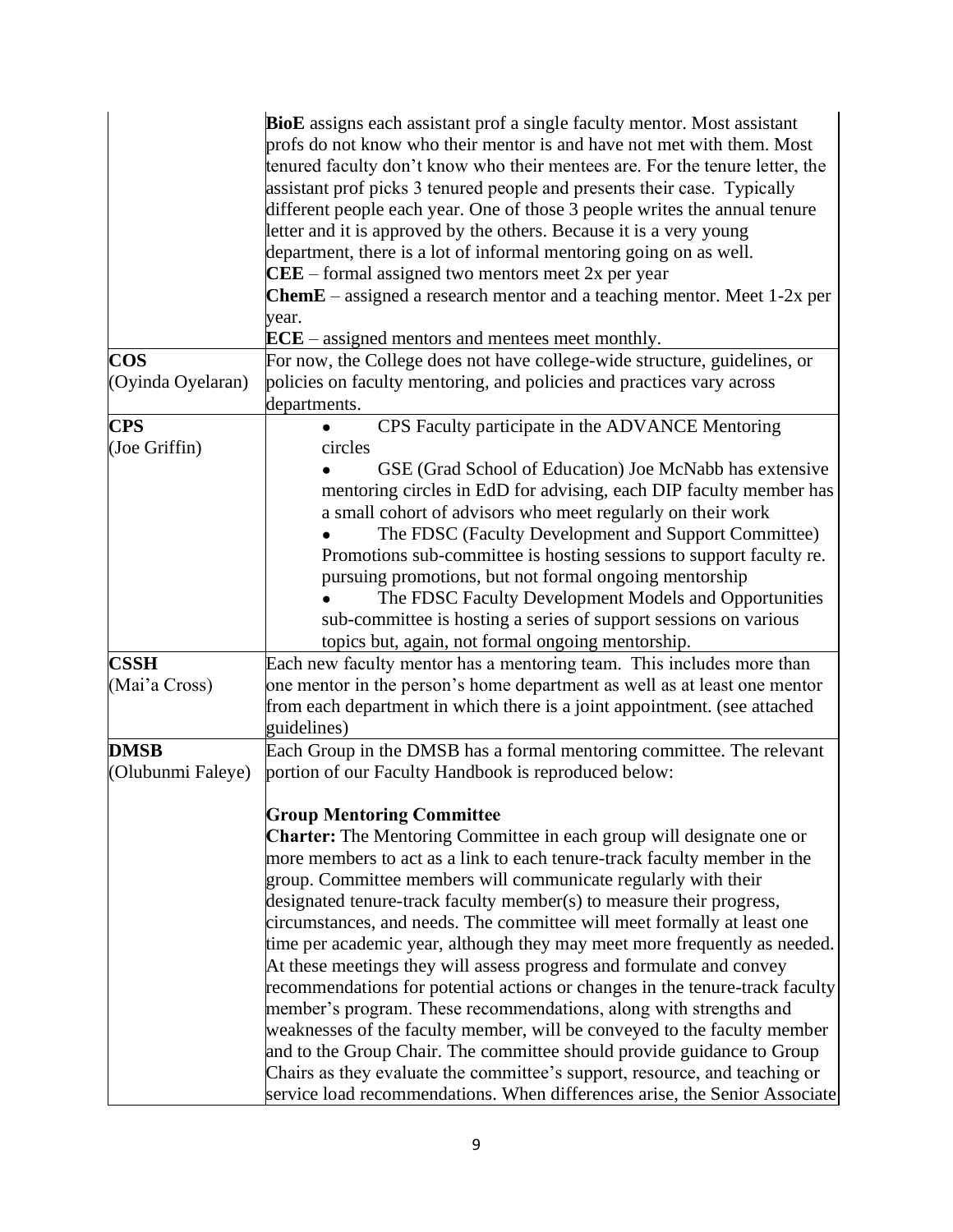|               | Dean will be contacted for guidance. Tenure-track faculty may approach<br>and talk with any member of the committee, or any other member of the<br>faculty if desired.                                                                                                                                                                                                                                                                                                                                                                                                                                                                                                                                                                                                                                                                                                                                                                                                                        |
|---------------|-----------------------------------------------------------------------------------------------------------------------------------------------------------------------------------------------------------------------------------------------------------------------------------------------------------------------------------------------------------------------------------------------------------------------------------------------------------------------------------------------------------------------------------------------------------------------------------------------------------------------------------------------------------------------------------------------------------------------------------------------------------------------------------------------------------------------------------------------------------------------------------------------------------------------------------------------------------------------------------------------|
|               | <b>Structure:</b> Each group will have a mentoring committee consisting of two<br>tenured faculty from the group plus a Group Chair from a different group.<br>The Group Chair will chair the committee.                                                                                                                                                                                                                                                                                                                                                                                                                                                                                                                                                                                                                                                                                                                                                                                      |
| <b>Khoury</b> | <b>Tenure-Track Mentoring</b><br>Every tenure-track faculty member at the Assistant Professor and<br>Associate Professor levels has a mentor of higher rank. The mentor<br>assignment is made by the Associate Dean of Faculty Affairs when the<br>faculty member joins Khoury, and revised as needed (e.g., when the<br>candidate is promoted, or the mentor goes on sabbatical). Each mentor<br>is expected to meet with their mentee one or two times each term to<br>discuss their progress and help address their challenges, especially<br>in research and teaching.                                                                                                                                                                                                                                                                                                                                                                                                                    |
|               | -- Tenure Committee Reviews: The mentor leads the annual review,<br>third-year review, and the reading group for the tenure review for the<br>candidate. (Occassionally, for example when the mentor is on<br>sabbatical, this responsibility is undertaken by another faculty<br>member of the tenure committee.) Per our bylaws, the annual review is<br>a combined effort of the candidate, the mentor, and an additional<br>reader selected by the Tenure Committee.                                                                                                                                                                                                                                                                                                                                                                                                                                                                                                                      |
|               | -- Faculty Mentor-Mentee Lunch: Khoury provides support for one<br>mentor-mentee lunch each term. (Since the pandemic, this has not been<br>used; we hope to revive it soon.)                                                                                                                                                                                                                                                                                                                                                                                                                                                                                                                                                                                                                                                                                                                                                                                                                 |
|               | <b>FTNTT Mentoring</b><br>-- In their first year, new faculty are mentored by their supervisor<br>(i.e., Assistant Dean for Teaching Faculty in Boston/online;<br>network directors on other campuses).<br>-- In Boston, the DEI subcommittee is also trialing a "buddy" system,<br>which pairs new faculty with someone that is not their "boss" for<br>answering questions, chats, etc.<br>-- Faculty with teaching concerns in annual evaluation typically<br>receive a formal teaching mentor (typically a senior faculty<br>member).<br>- Individual faculty members are encouraged to take advantage of<br>multiple other opportunities (e.g., CATLR inquiry fellows,<br>professional mentoring/networking).<br>- Pre-Covid, we had have a regular "Teaching Seminar" which involved<br>talks & discussions regarding pedagogical advances & tools, but<br>that somewhat got integrated into teaching-related mentoring<br>circles (and related events) during Covid times (see below). |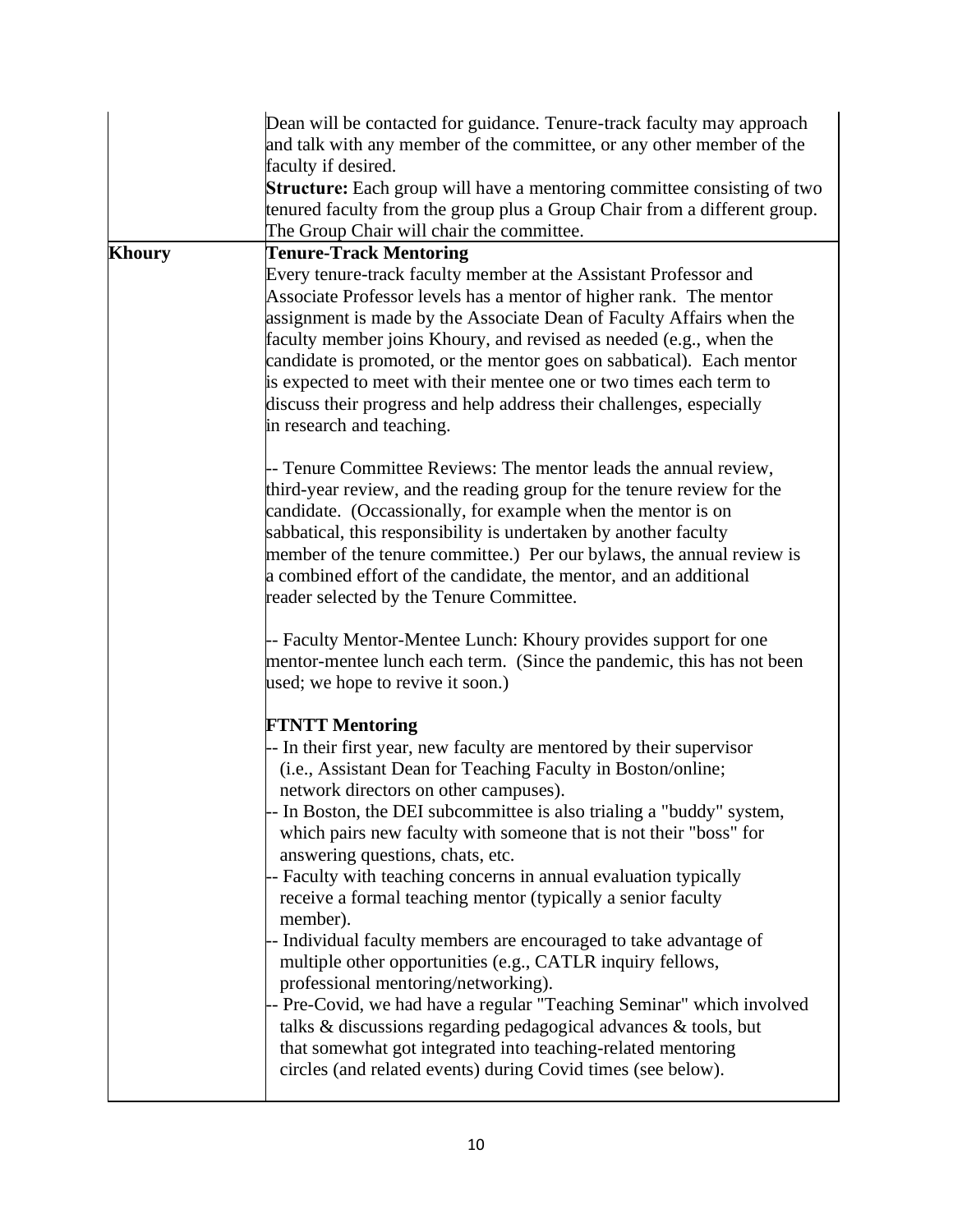# **All-Faculty Programs**

 $\overline{\phantom{a}}$  $\overline{\phantom{a}}$ 

| -- Faculty Mentoring Circles: Faculty Mentoring Circles provide an                                                                                                                                                                                                                                                                                                                                                                                                                                                                                                                                                                                                                                                                                                                                                                                                                                                                                                                                          |  |
|-------------------------------------------------------------------------------------------------------------------------------------------------------------------------------------------------------------------------------------------------------------------------------------------------------------------------------------------------------------------------------------------------------------------------------------------------------------------------------------------------------------------------------------------------------------------------------------------------------------------------------------------------------------------------------------------------------------------------------------------------------------------------------------------------------------------------------------------------------------------------------------------------------------------------------------------------------------------------------------------------------------|--|
| opportunity for all faculty (regardless of research area, rank, title,                                                                                                                                                                                                                                                                                                                                                                                                                                                                                                                                                                                                                                                                                                                                                                                                                                                                                                                                      |  |
| or tenure status) to pursue advice from senior faculty on a variety of                                                                                                                                                                                                                                                                                                                                                                                                                                                                                                                                                                                                                                                                                                                                                                                                                                                                                                                                      |  |
| topics. These topics are typically selected by the group ahead of time                                                                                                                                                                                                                                                                                                                                                                                                                                                                                                                                                                                                                                                                                                                                                                                                                                                                                                                                      |  |
| or in real-time. The faculty mentoring circles was designed to help                                                                                                                                                                                                                                                                                                                                                                                                                                                                                                                                                                                                                                                                                                                                                                                                                                                                                                                                         |  |
| faculty at a younger academic age (junior faculty) to form connections                                                                                                                                                                                                                                                                                                                                                                                                                                                                                                                                                                                                                                                                                                                                                                                                                                                                                                                                      |  |
|                                                                                                                                                                                                                                                                                                                                                                                                                                                                                                                                                                                                                                                                                                                                                                                                                                                                                                                                                                                                             |  |
| with faculty at an older academic age (senior faculty). This group was                                                                                                                                                                                                                                                                                                                                                                                                                                                                                                                                                                                                                                                                                                                                                                                                                                                                                                                                      |  |
| also formed as a place where all faculty can go to in the event they                                                                                                                                                                                                                                                                                                                                                                                                                                                                                                                                                                                                                                                                                                                                                                                                                                                                                                                                        |  |
| need additional resources or need help acclimating to the College.                                                                                                                                                                                                                                                                                                                                                                                                                                                                                                                                                                                                                                                                                                                                                                                                                                                                                                                                          |  |
| -- Faculty Socials: Faculty socials provide an open forum for all                                                                                                                                                                                                                                                                                                                                                                                                                                                                                                                                                                                                                                                                                                                                                                                                                                                                                                                                           |  |
| faculty members of Khoury College to connect with one another in a                                                                                                                                                                                                                                                                                                                                                                                                                                                                                                                                                                                                                                                                                                                                                                                                                                                                                                                                          |  |
| much less formal setting. The purpose of faculty socials is for our                                                                                                                                                                                                                                                                                                                                                                                                                                                                                                                                                                                                                                                                                                                                                                                                                                                                                                                                         |  |
| faculty to have an opportunity to get to know one another on a variety                                                                                                                                                                                                                                                                                                                                                                                                                                                                                                                                                                                                                                                                                                                                                                                                                                                                                                                                      |  |
| of levels and were established to assist with faculty in forming                                                                                                                                                                                                                                                                                                                                                                                                                                                                                                                                                                                                                                                                                                                                                                                                                                                                                                                                            |  |
| organic professional relationships that would be minimal otherwise. As                                                                                                                                                                                                                                                                                                                                                                                                                                                                                                                                                                                                                                                                                                                                                                                                                                                                                                                                      |  |
| the College has grown, the opportunities for informal gatherings                                                                                                                                                                                                                                                                                                                                                                                                                                                                                                                                                                                                                                                                                                                                                                                                                                                                                                                                            |  |
| diminished over the years, but we have brought them back over the past                                                                                                                                                                                                                                                                                                                                                                                                                                                                                                                                                                                                                                                                                                                                                                                                                                                                                                                                      |  |
| several years. Khoury College offers two types of faculty socials. We                                                                                                                                                                                                                                                                                                                                                                                                                                                                                                                                                                                                                                                                                                                                                                                                                                                                                                                                       |  |
| have held these formerly in-person for faculty on the Boston campus                                                                                                                                                                                                                                                                                                                                                                                                                                                                                                                                                                                                                                                                                                                                                                                                                                                                                                                                         |  |
| (pre-COVID era) and virtually. In addition, we have also offered these                                                                                                                                                                                                                                                                                                                                                                                                                                                                                                                                                                                                                                                                                                                                                                                                                                                                                                                                      |  |
| virtually and across campuses                                                                                                                                                                                                                                                                                                                                                                                                                                                                                                                                                                                                                                                                                                                                                                                                                                                                                                                                                                               |  |
| Our tenure and promotion rules call for the appointment of a tenured faculty<br>Law                                                                                                                                                                                                                                                                                                                                                                                                                                                                                                                                                                                                                                                                                                                                                                                                                                                                                                                         |  |
| member as a mentor to a junior faculty member at some point during that<br>(Kristin Madison)<br>candidate's first year. Tenure mentors play a prominent and important role<br>in advising and supporting the faculty member throughout the tenure track,<br>including by acting as a liaison if necessary between the candidate and the<br>Dean or other tenured faculty. The mentor works with the tenure $\&$<br>promotion chair and the candidate to assist the candidate in preparing a plan<br>for the progression of teaching, scholarship, and service to the level<br>required to support tenure. This plan, which may be modified over time, is<br>reviewed by the full tenured faculty, so it becomes an important part of the<br>mentoring process.<br>Full-time non-tenure track faculty are all assigned a full professor (tenured<br>or FTNTT) as a mentor. As with tenure-track faculty, this person is selected<br>during the professor's first year. The expectations of mentors for FTNTT |  |
| faculty parallel those for tenure-track faculty, although there is no tenure<br>plan. Our rules also allow for individuals hired as full professors not on the                                                                                                                                                                                                                                                                                                                                                                                                                                                                                                                                                                                                                                                                                                                                                                                                                                              |  |
| tenure track to request a mentor.                                                                                                                                                                                                                                                                                                                                                                                                                                                                                                                                                                                                                                                                                                                                                                                                                                                                                                                                                                           |  |
| University-wide via Full-time Non-Tenure-Track Faculty Mentoring Circles                                                                                                                                                                                                                                                                                                                                                                                                                                                                                                                                                                                                                                                                                                                                                                                                                                                                                                                                    |  |
| <b>ADVANCE</b><br><b>Mutual Mentoring Advancement Program (M2AP)</b>                                                                                                                                                                                                                                                                                                                                                                                                                                                                                                                                                                                                                                                                                                                                                                                                                                                                                                                                        |  |
| Mentoring SOS - We send automated email messages out to faculty mentor                                                                                                                                                                                                                                                                                                                                                                                                                                                                                                                                                                                                                                                                                                                                                                                                                                                                                                                                      |  |
| pairs each year                                                                                                                                                                                                                                                                                                                                                                                                                                                                                                                                                                                                                                                                                                                                                                                                                                                                                                                                                                                             |  |